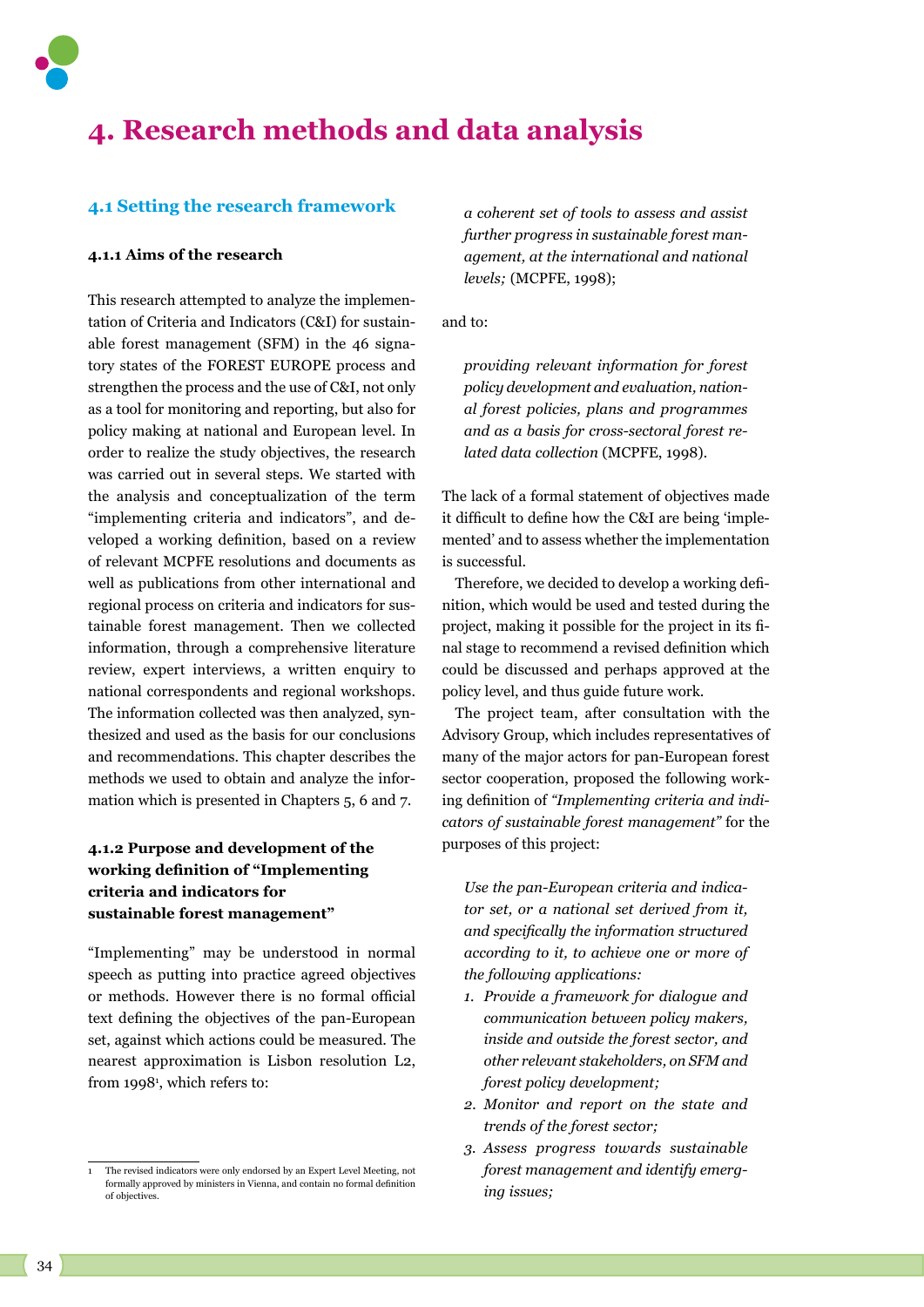

- *4. Formulate, implement, monitor and evaluate national or sub-national forest programmes, policies and/or plans;*
- *5. Provide information and/or assessment to indicator sets outside the forest sector e.g., for sustainable development or biodiversity, or the forest sector in other regions e.g., Montréal Process.*

## Notes on the working definition

- *(i) The pan-European set of criteria and indicators may be implemented at several levels: pan-European, national and sub-national. The level of implementation is always specified in the analysis prepared by the project, but the focus is on the national level, as well as the sub-national level in those countries where responsibility for forest policy is at the sub-national level.*
- *(ii) "Forest sector" is the area covered by the pan-European set of criteria and indicators, including the quantitative indicators in all six criteria and the qualitative indicators.*

The working definition, and in particular the five listed applications, were used as the framework for all parts of the analysis, notably:

- interview template, and the structure of the state-of-the-art report;
- enquiry for national and sub-national assessments;
- agenda of the workshops;
- final report.

This has ensured a comprehensive and balanced approach, not favoring one application over another2. At all stages, those addressed by the project – interviewees, correspondents, workshop participants – have been asked to comment on the working definition and make suggestions for a revised definition. These comments and suggestions will be summarized in the various outputs and taken into consideration when proposing a

revised definition of implementing C&I for use by policy makers.

# **4.2 Data collection**

The next step was to carry out fieldwork aiming to test it and to establish how well it served the purpose of analysing the implementation of the pan-European indicator set at different levels. A combination of four research methods to increase the validity of the study's conclusions was used to collect information against the implementation of the pan-European C&I for SFM and to test the applicability of the working definition:

- Literature review (desk research) on the landscape surrounding the development and implementation of the (pan-European) C&I;
- Semi-structured interviews with experts from the inside and outside the forest sector;
- National assessments questionnaire distributed to all 46 FOREST EUROPE signatories;
- Regional workshops implementing C&I for SFM.

## **4.2.1 Literature review**

A comprehensive literature review was carried out to provide a background for understanding the topic and a historical overview of the different developments in relation to the pan-European criteria and indicators for sustainable forest management. The main body of literature was made up of the relevant peer-reviewed academic articles and books on the subject area, MCPFE resolutions and declarations, State of Europe's forests reports, national reports on the use of C&I for SFM. Other sources including reports and documents of relevant international, European and national organizations, conference papers and websites were also referred to for this report. The literature review underpinned the development of the research and supported the approaches we used for data gathering.

## **4.2.2 Expert interviews**

#### *a. Conducting the interviews*

To gain a more complete and detailed picture on the implementation process of the pan-European C&I, we decided to solicit input from key experts in the field, asking them about their views and perspectives and speaking about their experiences ac-

<sup>2</sup> There is a natural tendency, if no formal structure exists, to focus on areas where there has been activity and ignore those where there has been no activity.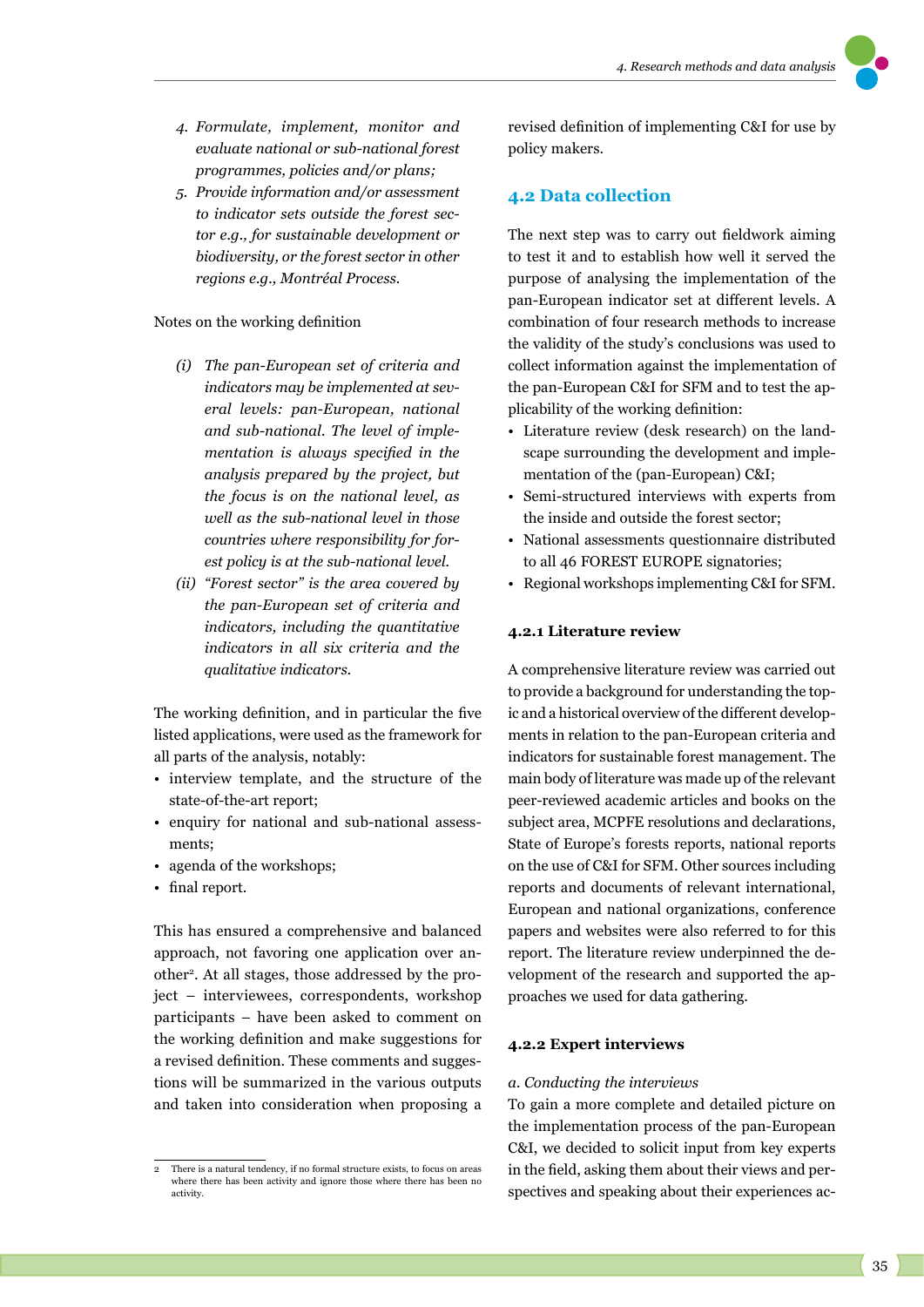cording to the five major applications, outlined in the working definition.

We used a semi-structured interview approach, following the working definition presented in chapter 4.1.2, which offers topics and questions to the interviewee, but which is designed to elicit the interviewee's views and opinions on the topic of interest, as opposed to leading the interviewee toward preconceived choices. Although we had a list of questions, it was preferred that the experts should speak freely to get a more holistic overview. To ensure reliability, all the experts were always asked identical questions, but the questions were in some cases followed by probes that address additional subjects with less structure. Furthermore, this open-ended quality allowed the participants to contribute as much detailed information as they wanted and it also allowed us to clarify any ambiguity. We asked the experts to answer 13 open-ended (qualitative) and 2 close-ended (quantitative) questions. The interview questions can be found in Annex 1 of the report.

Experts were chosen to broadly represent major stakeholder groups involved or because they have an interest in the development and implementation of the (pan-European) C&I for SFM. We identified six major stakeholder groups both within and outside the forest sector. Due to time constraints and challenges in identifying experts on C&I, the major focus was placed on stakeholders active at international, European, and national levels. We conducted interviews with representatives from the following stakeholder groups:

- Inter-governmental organizations from the forest and outside sectors;
- Non-governmental organizations at global, European and national levels within and outside the forest sector, including forest owner and forest industry associations;
- European Commission Directorates- General (DGs) and related European Union (EU) institutions dealing with forest and forest-related issues;
- Policy makers, i.e., governmental officials/representatives of Ministries of Agriculture, Rural Development, Forests or Environment;
- Representatives of forest administration and relevant authorities at national level;
- Representatives of the scientific community (e.g., research institutes at European and national levels, universities, research centres).



**Figure 3.** Number of experts interviewed from inside and outside the forest sector.

The goal in selecting a wide spectrum of interviewees was to gather perspectives that are representative of the multiple views and interests involved in the development and implementation process of the pan-European C&I. Although a preference was given to stakeholders within the forest sector, we also considered expertise from stakeholder groups in other sectors such as agriculture, environment, climate change, energy, biodiversity (Figure 3). Furthermore*,* we conducted interviews with experts from various European regions who provided insights on the implementation of C&I at pan-European, national and sub-national levels in the corresponding country.

We identified 74 experts representing the identified stakeholder groups, having a range of expertise and backgrounds. It is important to note that the collected views and opinions of the respondents (experts in the field) do not necessarily represent the position on the matter of their organizations as several of them responded to the questions in a personal capacity.

During the period from May to September 2012 we completed 40 interviews, from which ten were conducted to test the wording of the questions, identify potential ambiguous questions, and gain experience on the interview technique. In total, 36 experts took part in skype/phone interviews and due to limited availability, four of the experts completed the interview questions in a written form. From all the contacted experts, 22 did not respond and 12 proved unreachable via email or telephone. All audio-taped data was transcribed and subjected to qualitative and quantitative analysis.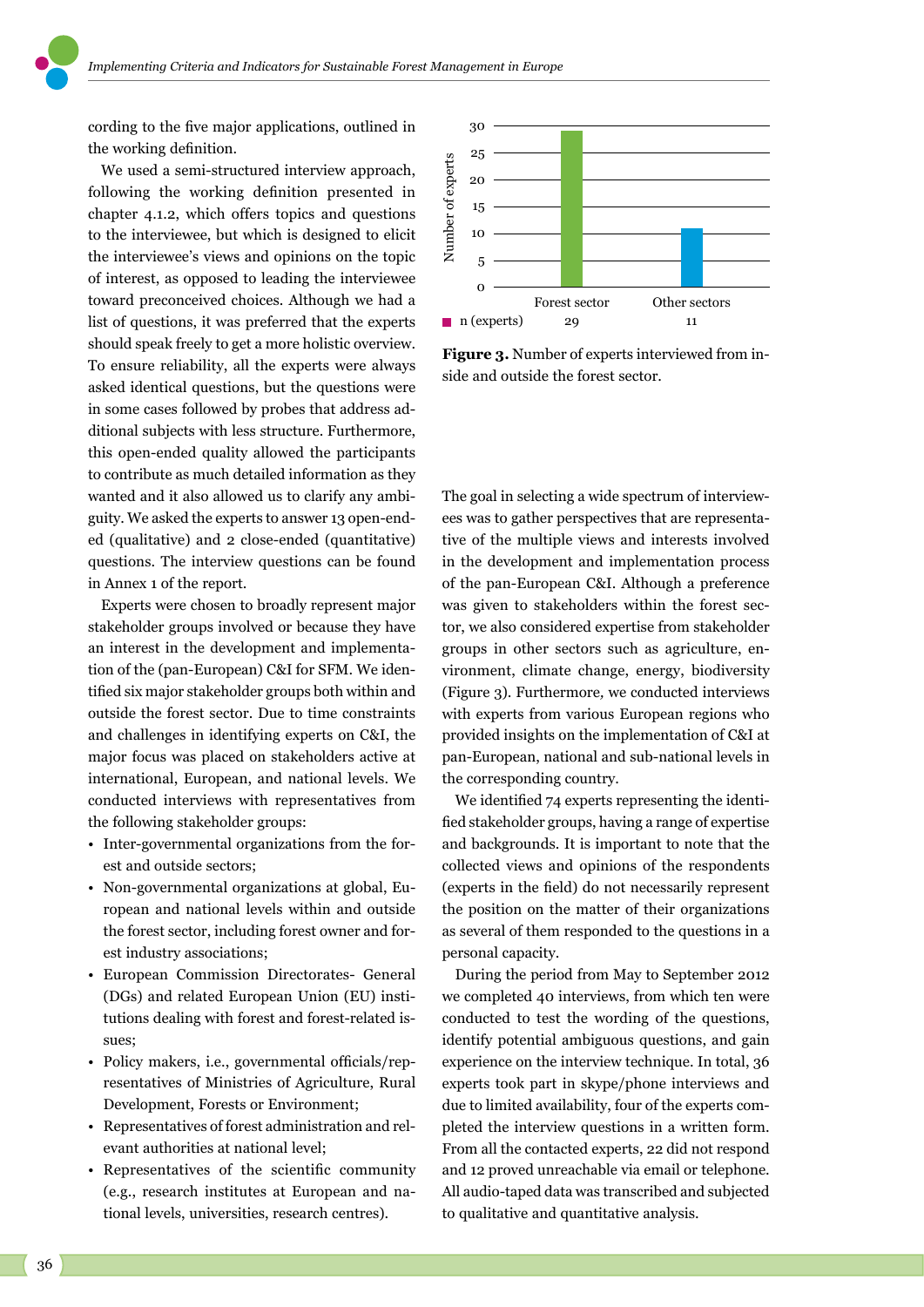| Abbr.      | <b>Stakeholder group</b>                                                           | <b>Invitations</b><br>Sent (n) | <b>Interviews</b><br>completed<br>(n) | <b>Response</b><br>rate $(\%)$ |
|------------|------------------------------------------------------------------------------------|--------------------------------|---------------------------------------|--------------------------------|
| <b>FA</b>  | Forest administration and<br>extension services                                    | 12                             | 6                                     | 50                             |
| <b>IGO</b> | Inter-governmental organizations                                                   | 9                              | 4                                     | 44                             |
| NGO        | Non-governmental organizations,<br>incl. forest industry and owner<br>associations | 17                             | 8                                     | 47                             |
| EC         | European Commission and<br>related EU institutions                                 | 10 <sup>2</sup>                | 6                                     | 60                             |
| <b>PM</b>  | Policy makers (government<br>officials)                                            | 9                              | $\overline{4}$                        | 44                             |
| <b>RES</b> | Research and academia                                                              | 17                             | 12                                    | 70                             |
| Total      |                                                                                    | 74                             | 40                                    | 54                             |

**Table 4.** Comparison of response rates across the stakeholder groups.

#### *b. Expert interviews analysis*

*Comparison of response rates across the stakeholder groups* 

Considering the total number of conducted interviews (40 out of 74), it is more likely to obtain results that are biased in favour of the sample population most interested in the topic. This error is known as a 'non-response bias', which is, in fact, the most important factor in assessing the effect of a response rate on the validity of a study. We used the method of 'Comparison of Response Rates Across Sub-Groups of the Target Population' to address the problem of non-response bias. This technique is used to better understand the existing expertise and increase confidence in data quality. The method does not help determine the extent of non-response bias, but it can indicate whether there might be non-response bias. The results of the comparison method are presented in Table 4.

Table 4 indicates that the response rate across the different stakeholder groups does not differ considerably. If the response rates are quite similar across sub-groups, non-response bias – should it exist – will likely have a limited impact on the analysis results.

#### *Qualitative Analysis*

The qualitative analysis, which constitutes the main body of the interview assessments, was centred on the open-ended questions. The responses from all the 40 interviewees were taken into consideration and included in the analysis. The overall analytical approach employed to reveal the recurring ideas and patterns was a thematic analysis. This is a method for identifying, analysing, and reporting themes (patterns) in the data. A theme captures important information within the data and its relation to the research question. It represents some level of patterned response or meaning within the data set. At the beginning of any thematic analysis the organization and coding process is essential to categorize and gain knowledge of the data. The information was organized in four major sections:

- 1. Implementation of the pan-European C&I for SFM according to the five applications outlined in the working definition;
- 2. Structure and content of the pan-European C&I;
- 3. MCPFE resolutions and declarations;
- 4. Working definition on "Implementing the pan-European C&I for SFM".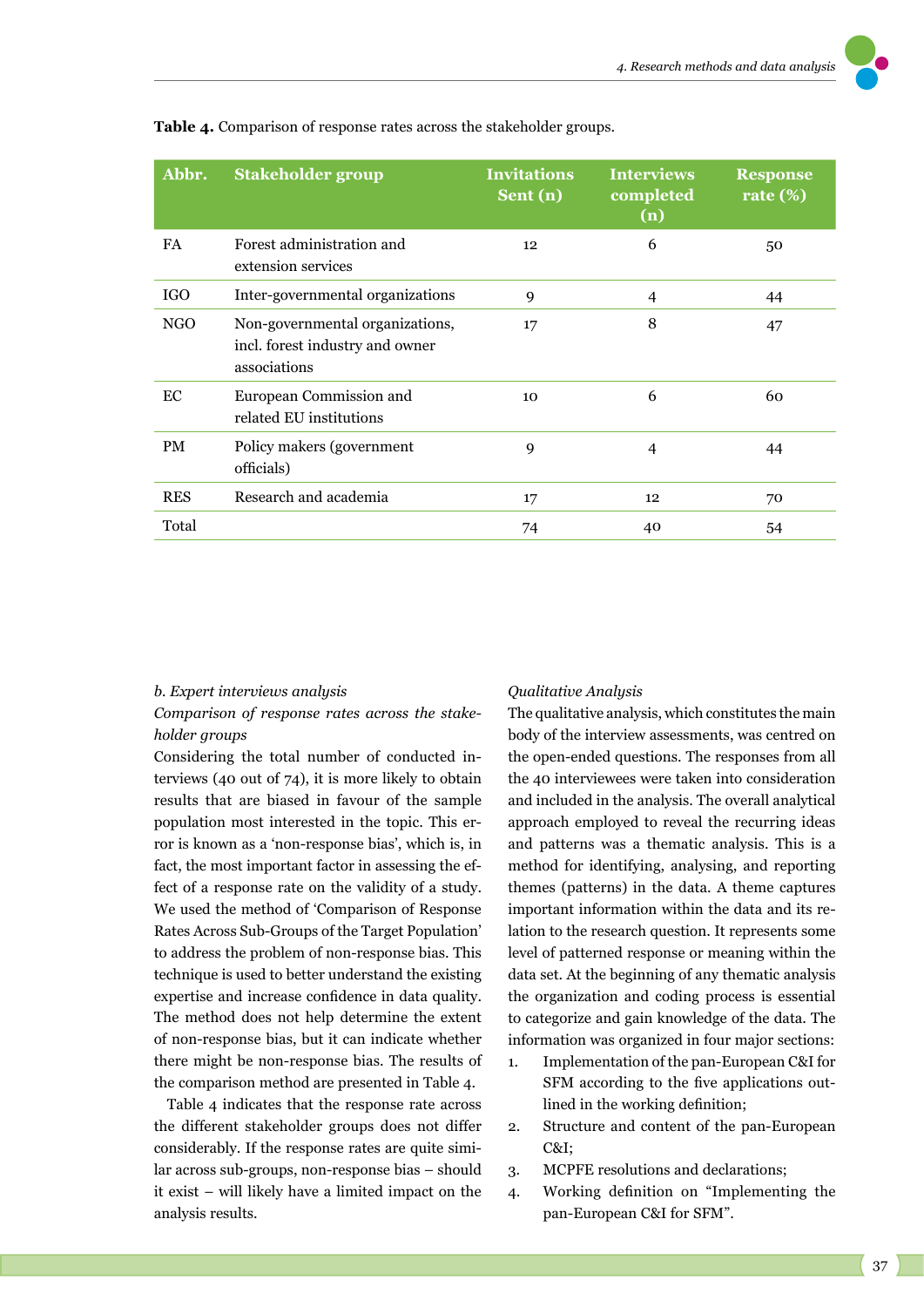Due to the large volume of information, each section was further divided into sub-sections and then subjected to a more detailed analysis, mainly centred on the achievements, impacts, challenges and needs and potentials for improvement associated with the implementation of the pan-European set.

## *Quantitative Analysis*

A quantitative analysis was carried out to complement the qualitative analysis. It was developed around the questions asked for gaining information about experts' attitudes towards the usefulness and impact of the pan-European C&I for SFM on certain aspects. Since the quantitative questions were still developing during the pilot study conducted with 10 experts, the responses that were included in the quantitative analysis amounts to 30.

With regard to the usefulness, the respondents were asked to indicate their opinion on a four-point scale from 1 to 4, representing:

- 1. No = Strong disagreement
- 2. Rather no = Disagreement
- 3. Rather yes = Agreement
- 4. Yes = Strong agreement

The results of the assessment are presented and described in section 5.4.1.

The opinions on the impact of the pan-European C&I on a number of aspects were evaluated using a six-point scale: 0 (not at all), 1 (very low), 2 (low), 3 (moderate), 4 (high), and 5 (very high). The results are presented in chapter 5.4.2 and are clustered according to the five major C&I applications, outlined in the project's working definition (see chapter 4.1.2).

To carry out a quantitative analysis that realistically and reliably displays and summarizes the trends identifiable in the attitudes of the respondents, we selected those answers that were provided in a clear and explicit form (i.e., when the respondent directly made a choice). The answers that lacked clarity due to various reasons (e.g., some questions were difficult to assess, or required a type of information/opinion that the respondents were not acquainted with), were coded as "no answers", and considered as such in the analysis.

# **4.2.3 National assessments on implementing the pan-European C&I for SFM**

# *a. Enquiry on the implementation status of the pan-European C&I for SFM*

The national assessments aimed to investigate: (i) to what extent the pan-European C&I, or national sets derived from it, are being implemented at national level in the 46 FOREST EUROPE signatories, (ii) the fields of application of C&I at national level, and (iii) factors influencing the effectiveness of C&I.

To achieve the objectives, we developed an enquiry (see Annex 2) structured according to the project's working definition (see chapter 4.1.2), containing both quantitative and qualitative questions. It was organized into the following sections:

- The adaptation of the pan-European C&I to national circumstances, in particular the existence of National C&I sets and their differences with the pan-European C&I set;
- The pan-European set, or the national set derived from it, as a framework for dialogue and communication on SFM and forest policy development;
- Major challenges in providing information to the State of Europe's Forests 2011;
- The pan-European set as a tool for reporting on progress towards SFM at national level;
- Use of C&I for SFM in national forest policies, programmes, and/or plans;
- Use of C&I for SFM to provide information for other sectors (e.g., sustainability, biodiversity, climate change, etc.);
- Institutions responsible for the implementation of C&I for SFM;
- Usefulness of C&I as a framework for dialogue and communication, to monitor and report on the state and trends and assess progress towards SFM.

The enquiry was distributed to the 46 FOREST EUROPE national correspondents during summer 2012 and 39 responses were received from 38 countries3 by the end of March 2013. Over 80 national

<sup>3</sup> From Belgium the project team received two submissions, one from Wallonia and one from the Capital Region of Brussels.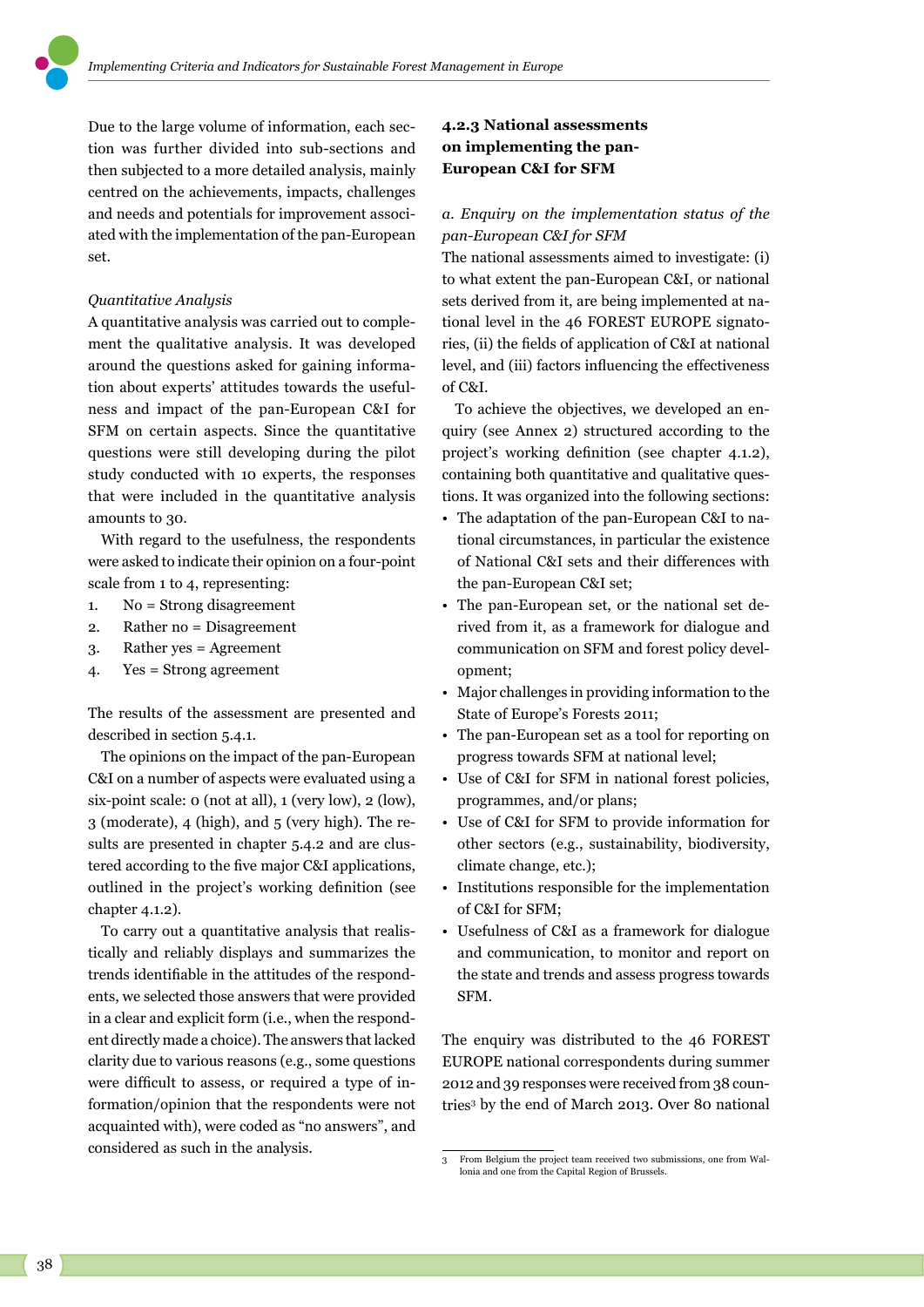

specialists participated in completing the enquiries. The high response rate has made it possible to achieve comprehensive insight to what extent the criteria and indicators have been implemented at national level.

#### *b. Analysis of national assessments*

The information received was organized into excel sheets in order to carry out a quantitative analysis and a qualitative analysis. The analyses allowed for comparisons between countries and identification of common patterns on how C&I are implemented at national level.

#### *Quantitative Analysis*

The quantitative analysis represents the main body of the national assessments and was developed to gain information about the national correspondents' opinion of the usefulness of the pan-European C&I for SFM or the national set derived from it on certain aspects, e.g., C&I as a framework for dialogue and communication on SFM and forest policy development.

The national correspondents were asked to indicate their opinion on the use of C&I on a scale from between 0 (do not know/no opinion), 1 (not at all) – 9 (to a great extent). In order to allow trends to be displayed in an "easy-to-read" form the points on the scale were grouped into five classes: great extent (rank 9–7), moderate extent (rank 6–4), minor extent (rank 3–2), not at all (rank 1), and no opinion/no ranking.

The frequency distribution was calculated for each rank and each question and later displayed in color maps or column bar diagrams, making it possible to identify trends within the pan-European region.

#### *Qualitative Analysis*

The qualitative analysis was developed to complement the quantitative assessment. The qualitative analysis consisted of explanatory questions connected to the national correspondent's opinion about the usefulness of the pan-European C&I for SFM or the national set derived from it, and also open-ended questions. Similar to the qualitative analysis of the expert interviews, we used thematic analysis to find the recurring ideas and patterns for each section of the enquiry. Due to the variety of

answers, the correspondent's explanatory notes or answers to open-ended questions were clustered to groups to allow the display of certain trends and patterns.

### **4.2.4 Regional workshops**

Three regional workshops were held in the spring of 2013:

- 26–27 March, Western Balkans Zagreb, Croatia;
- 23–24 April, Central and Eastern Europe Budapest, Hungary;
- 20–21 May, Western Europe Estoril, Portugal.

The regional workshops and their content were evolved and driven by the following reasons. Based on the submissions received during the national assessments, it was clear that the national C&I applications are very diverse. However, the foundation of these differences was not visible in some of the cases (e.g., possible open interpretation of the enquiries). Supplementary information was required to acquire better understanding of the national circumstances that influence national applications. In order to explore these details, halfday working group sessions were scheduled, all structured around the project's working definition (see chapter 4.1.2).

The workshops provided opportunities to share experiences and initiate information exchange among participating countries. This information exchange was not limited to forestry sector participants, but other sectors were invited to contribute. These platforms for exchange of experiences between countries were not available in recent years, and especially not on regional level. Most of the discussions related to C&I, but were mainly targeted at the preparations for the FAO's Global Forest Resources Assessments and FOREST EUROPE's State of Europe's Forest reports.

The workshop outcomes will feed in and support the work of the FOREST EUROPE "Expert Group to Propose Improvements in Tools for SFM", which had its mandate from the FOREST EUROPE Ministerial Conference in Oslo in 2011 to provide suggestions to improve further the tools of SFM in the pan-European context.